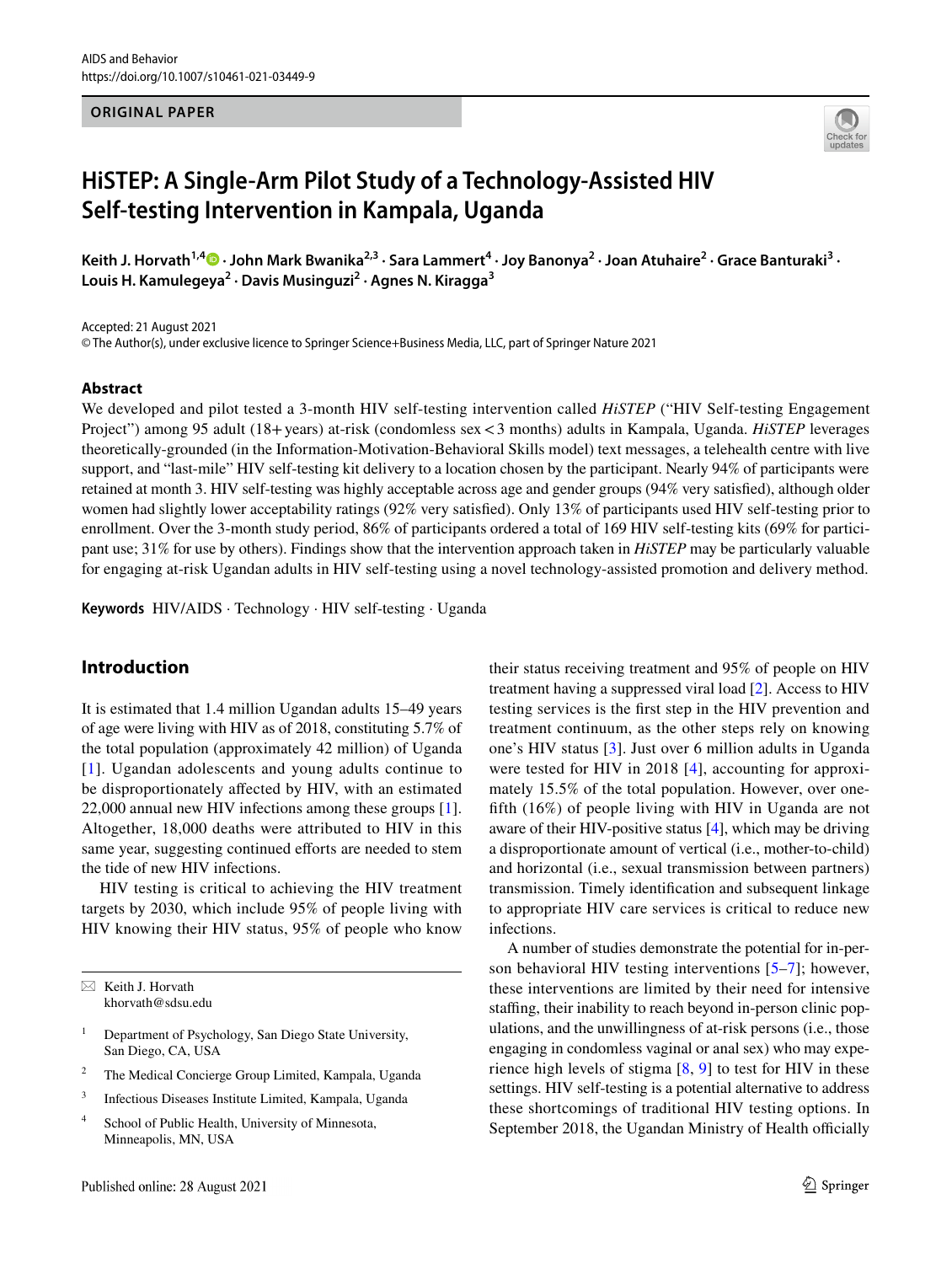included HIV self-testing as part of the guidelines for the prevention and treatment of HIV/AIDS [[10\]](#page-10-8), and 1 year later launched a program to make HIV self-testing kits freely available at public clinics and hospitals, and for sale at private pharmacies. A scoping review of 11 studies published between August 2015 and January 2017 of the acceptability of HIV self-testing interventions in Sub-Saharan Africa showed wide variability in acceptability (22–94%), although most (4/5) studies of male and female end users showed that greater than two-thirds of participants found HIV self-testing acceptable [[8\]](#page-10-6). In the same review, lower acceptability ratings were shown among women than men [\[8](#page-10-6)]. Since the time of the review, a number of studies showed the promise for HIV self-testing interventions to increase testing in Uganda among peers of men who have sex with men [[11\]](#page-10-9), partners of pregnant women [[12](#page-10-10)], and female sex workers [[13\]](#page-10-11).

While most studies described above noted participants' general acceptance of HIV self-testing kits and satisfaction with the privacy the kits provided, there remains signifcant barriers to the successful implementation of HIV self-testing. These include concerns about distributing HIV self-testing kits at health facilities, worries of overburdening health workers, and concerns of judgmental healthcare workers [\[14](#page-10-12)]. In addition, a three-country study in Africa where 150 lay-users were video recorded conducting HIV self-testing showed that participants found instructions difficult and confusing, with most (75%) failing to perform all steps correctly, and many had difficulty interpreting the results  $[15]$  $[15]$  $[15]$ . There is a growing use of technology to overcome these privacy and stigma concerns, as well as provide logistical support and assistance with interpreting the results. In a recent systematic review of 18 technology-assisted HIV testing interventions [[16\]](#page-10-14), four were completed in Sub-Saharan Africa and involved the use of HIV self-testing kits; these included the use of text messaging to promote HIV self-testing [[17](#page-10-15)[–19](#page-10-16)], and an HIV self-testing mobile app [[20\]](#page-10-17). The importance of technology in promoting and supporting HIV self-testing is expected to grow given that Uganda has approximately 25.6 million mobile subscribers, and an overall tele-density (i.e., the penetration of mobile phones) of  $64\%$  [\[21\]](#page-10-18). The high degree of mobile phone ownership provides unique opportunities to leverage mobile health technology for remote HIV counseling and testing, real time HIV self-testing kit support, coordination of referral and linkage to treatment, and ongoing preventive messaging.

Given the need for efective and scalable technologybased HIV self-testing interventions, we developed the "HIV Self-testing Engagement Project" (or *HiSTEP*) intervention that leverages theoretically-grounded messaging, a telehealth centre with live support, and "last-mile" HIV self-testing kit delivery to a location chosen by the participant. We report the results of a single-arm pilot trial of the *HiSTEP* intervention among at-risk Ugandan adults, with primary aims of assessing the feasibility and acceptability of this approach and, secondarily, to examine preliminary impact of the intervention on HIV self-testing uptake. The intervention is unique in that it combines options for participants to use multiple communications channels (e.g., SMS, Facebook Messenger) to seek telehealth support from medical providers, and have HIV self-testing kits delivered directly to them to circumvent traditional barriers to HIV testing.

### **Methods**

### **The** *HiSTEP* **Intervention**

*HiSTEP* intervention components are shown in the Supplementary Figure. The intervention has three primary components: (1) theoretically-grounded (see description below) messages delivered through a channel of the participants choice (e.g., SMS, Facebook messenger, Twitter direct messaging) that begins upon study enrollment; (2) access to an existing 24/7 telehealth centre stafed by medical professionals who provide real-time support for HIV self-testing kit ordering, instructions for use, results interpretation, and referrals; and (3) free HIV self-testing kits that can be ordered through the telehelath centre via a private communication channel (e.g., telephone call, SMS, Facebook Messenger) and delivered to a location of the participant's choice (e.g., home, office, or school). The telehealth centre is operated by The Medical Concierge Group (TMCG), which is a digital health and telemedicine company located in Kampala, Uganda that uses both traditional (i.e., mobile phone calls) and alternative (e.g., SMS; Facebook Messenger) communication channels to communicate with patients and research participants.

*HiSTEP* is grounded in the Information-Motivation-Behavioral Skills Model [[22](#page-10-19)–[25](#page-10-20)]. The IMB model proposes that health behavior change is the product of accurate information, personal and social motivation to engage in the behavior, and developing appropriate behavioral skills and self-efficacy to use them. A library of 36 IMB-related HIV self-testing messages were developed—with roughly equal numbers of informational, motivational, and behavioral skills messages—and iteratively refned by the study team. The messages were delivered over the 3-month intervention period to participants (who were given the option of having messages sent via SMS, Facebook Messanger, or Twitter direct message) in either English or Luganda, which are both official languages in Uganda and the most commonly used languages in Kampala. Example IMB-related messages that were developed as part of the single-arm trial of *HiSTEP* are shown in the Supplementary Table.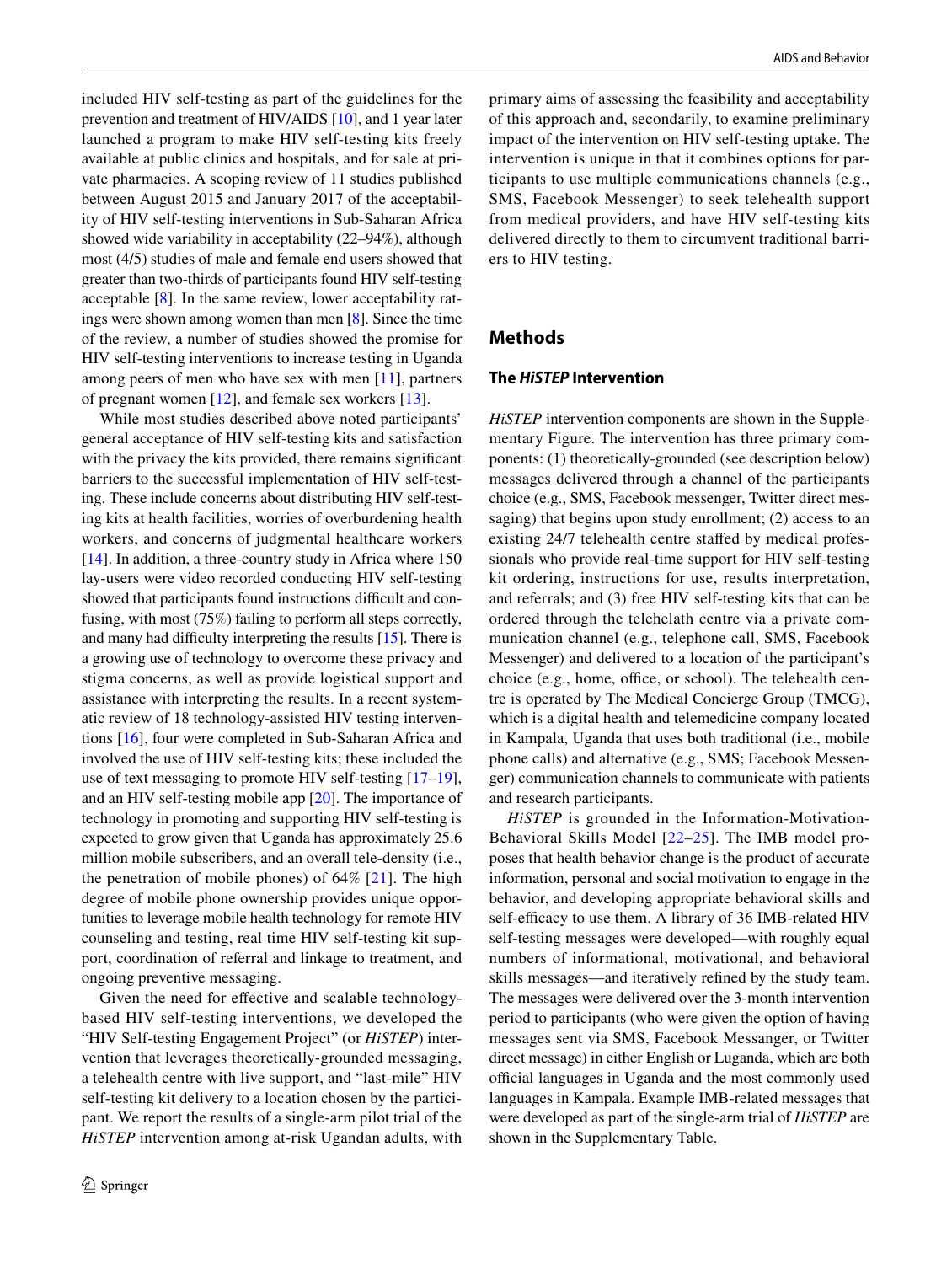### **Participants and Study Location**

Participants who met the following self-reported inclusion criteria were enrolled: (a)≥18 years old; (b) HIV-negative or unknown HIV status; (c) reported condomless sex in the past 3 months; (d) owned or had access to a mobile phone (i.e., basic feature phone or an Android, Windows OS, or iOS mobile phone; (e) resided or worked in or near Kampala; and (f) had not used the TMCG telehealth services prior to enrollment. We set a goal to enroll roughly equal numbers of younger women (18–29 years of age), younger men (18–29 years of age), older women (30 or more years of age), and older men (30 or more years of age) into *HiSTEP* to better understand how the intervention would be perceived across a spectrum of genders and ages. Thirty was chosen as the age cut-off to differentiate between younger and older participants since persons younger than 30 years of age are less likely to be in a primary relationship, which could impact their experiences with HIV self-testing. Additionally, the age cut-off was reasonable given that threequarters of the Ugandan population are below the age of 30. While TMCG has a large database of patients who currently use their healthcare services, we did not use this database as a recruitment source since these patients may have already had high familiarity with telehealth services. Recruitment was conducted at community and university activities, taxi stands, churches, gambling centers, and sports events in Kampala, Uganda. Kampala is the capital and largest city of Uganda and has a rapidly growing population, estimated at 6,709,900 people in 2019 by the Uganda Bureau of Statistics [[26\]](#page-10-21). TMCG is headquartered in Kampala, and have a logistics network to optimize "last mile" delivery of medications and other health-related goods, such as HIV selftesting kits, to patients in the Kampala district.

### **Study Procedures**

*HiSTEP* is a single-arm pilot trial, with all enrolled participants undergoing the same study procedures. We considered conducting a two-arm pilot randomized controlled trial, however ultimately decided not to do so because HIV self-testing was not widely known or used in Uganda at the beginning of the study. Study data were collected and managed using REDCap electronic data capture tools [[27,](#page-10-22) [28](#page-10-23)]. HIV self-testing kits were procured prior beginning enrollment at a cost of UGX 15,000 (approximately US \$4.5 at the time of procurement). Participants were recruited inperson within communities to meet them in their "comfort zone" and to increase confdence in the study and study team through in-person engagement prior to the remote procedures following initial contact. During community recruitment, a temporary station was set up from which the study team approached potential participants to ask for their interest in screening for study eligibility. Flyers providing basic information about the study were also distributed in the vicinity to direct those interested in the study to seek further information from the temporary study station. Persons were given a brief description of the study and answered screening questions by themselves on a tablet computer or were assisted by study staff to answer the items. Potential participants were given the option to respond to screening items in either English or Luganda. After answering screening questions, a research assistant informed the person whether s/he was eligible or ineligible. If eligible, the potential participant completed the consent process, including information about the limitations of the oral HIV self-testing kits, and were administered a brief baseline questionnaire.

Following the baseline survey, participants were shown a brief demonstration for how to use the HIV self-testing kit, informed of an existing instructional video for proper kit use in case the accompanying infographics enclosed with the kit were unclear, and encouraged to contact the TMCG telehealth centre for further guidance on kit use. Next, participants were asked whether they would like the messages to be received in English or Luganda and by which communication channel (SMS; Facebook Messenger; or Twitter direct message). A test message was sent at that time to the participant to ensure that they were able to receive automated messages. Once receipt of the message was verifed, participants were considered fully enrolled in the study.

Once enrolled, participants began receiving the IMBrelated messages (most of which contained the telephone number for how to reach the TMCG telehealth centre) for the duration of the study (3 months). Up to four free HIV self-testing kits (placed in a plain paper bag to disguise the contents) could be ordered by *HiSTEP* participants and delivered to them by a staff member using a motorcycle to a location of the participant's choice. We recorded how many kits were ordered for the participants personal use and for use by other persons (e.g., spouses, sexual partners, family members). At the time of delivery, delivery staff reminded the participant to call or message the TMCG telehealth centre if they needed assistance and to also report the results of the test once completed. The same information was also shared via SMS to all participants who ordered for HIV selftesting kits. The delivery personnel confrmed with TMCG that the HIV self-testing kit was delivered.

We collected data during the follow-up period in several ways. First, participants who ordered an HIV self-testing kit but had not reported the result of that HIV self-testing within 2 weeks of ordering were contacted by study staff by telephone. This allowed us to capture data about HIV testing throughout the study period and identify early any problems with re-contacting participants (e.g. loss of phone, change of number). Second, follow-up telephone-based assessments occurred at 1- and 3-months after enrollment, during which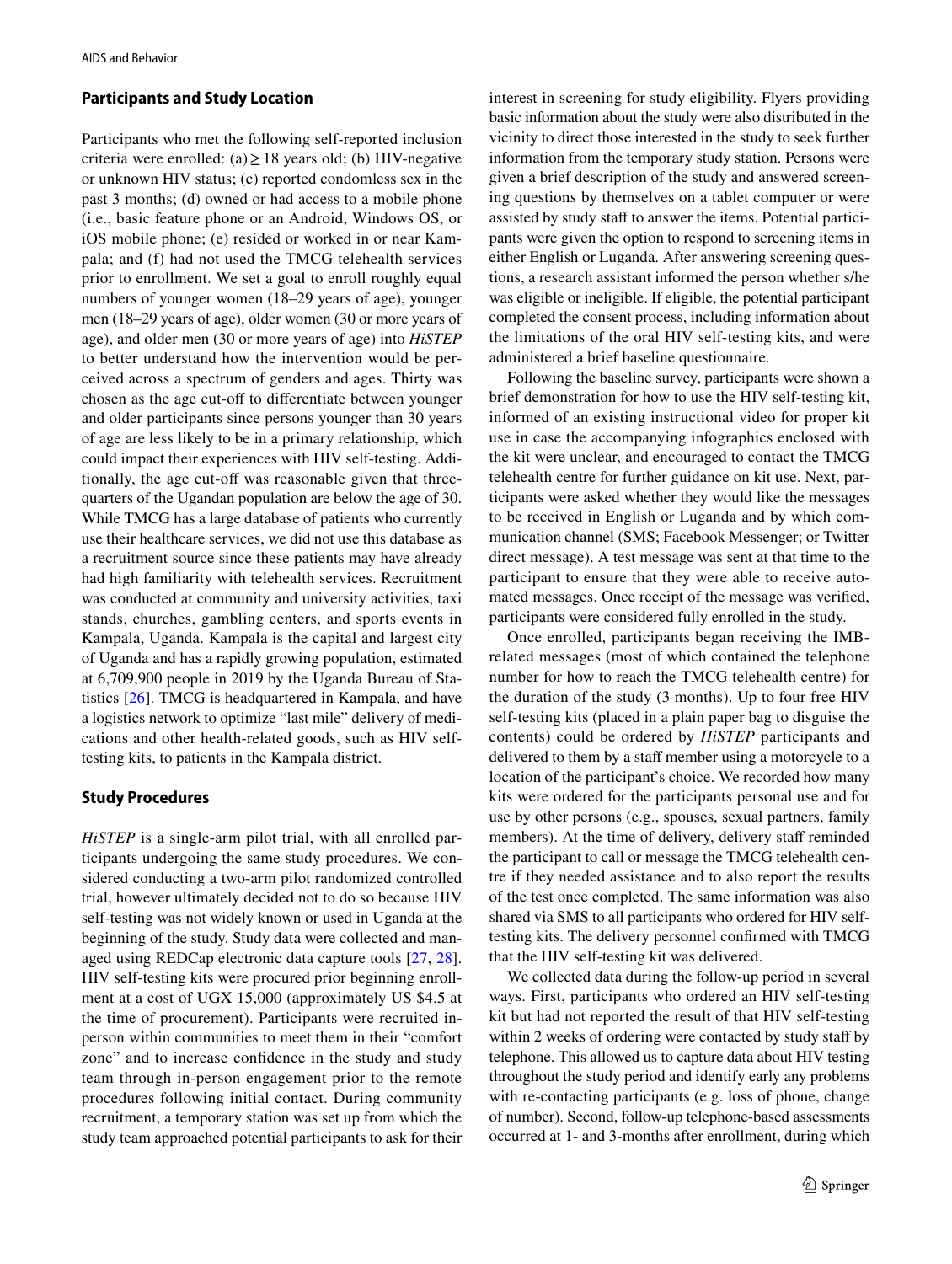participants were called and asked to complete a more thorough assessment of HIV testing behaviors, sexual activity, and intervention acceptability. Participants were ofered UGX 20,000 (approximately US \$6) for completing each survey assessment through a remittance to their mobile money wallets.

# **Measures**

The following measures were collected during the study period.

# *HiSTEP* **Feasibity**

To assess feasibility, we examined the number of participants recruited and the percentage retained at each assessment time point.

# *HiSTEP* **Acceptability**

At months 1 and 3, we asked four 5-point Likert scale items, that included asking participants to rate: (1) the ease of completing HIV self-testing; (2) the clarity of instructions for HIV self-testing; (3) their satisfaction with HIV self-testing; and (4) whether they would recommend HIV self-testing to a friend or family member. Month 3 acceptability measures are reported here.

# **Sociodemographics**

Participant were asked to self-report age, education, occupation, marital status, and religion.

# **Sexual Behavior**

Participants answered questions about the number of sexual partners they had in the preceding 3 months, whether they currently had a main partner, and whether they engaged in condomless sex with main and casual partners in the past 3 months.

# **Prior Experience with HIV Testing, HIV Self‑testing Kit Use, and HIV Knowledge**

Participants were asked to report whether they had ever been tested for HIV and if they had a typical testing pattern (e.g., every 3 months vs testing only when they feel at risk). They also reported when they were last tested for HIV and how likely they were to test for HIV in the next 3 months. Next, participants were asked if they ever heard of HIV self-testing and, if so, if they had ever used an HIV self-testing kit. All participants were asked how likely they were to use HIV self-testing on a 5-point Likert scale (from Very Unlikely to

Extremely Likely). HIV Knowledge was assessed using the 18 item HIV Knowledge Questionnaire (HIV-KQ-18) [\[29](#page-10-24)]. Lastly, participants individual perception of HIV risk was assessed, with one item.

# **HIV Self‑testing Kits Ordered and Delivered and HIV Self‑testing Kit Results**

TMCG telehealth centre staff kept records of the number of, and date that, HIV self-testing kits were ordered, and whether the kits were ordered for the study participant or for others (e.g., family or friends). While TMCG staff logged how many HIV self-testing kits participants ordered, we capped the number of HIV self-testing kits that could be delivered to four given the limited number of kits that were available for the study. The number of HIV self-testing kits that were delivered was also recorded. Upon ordering, participants were asked to call or message study staff to report the results of the HIV self-testing kit test that they had taken (information on the results of HIV self-testing kits used by non-primary study participants was not collected). If a participant who ordered an HIV self-testing kit for themselves did not proactively contact the TMCG telehealth centre to report the result of that test, TMCG telehealth centre staf made up to three telephone attempts within 2 weeks after the order to obtain the result from participant's own use of the kit.

# **Analysis**

Means, proportions and standard deviations were used to describe demographic, social and clinical variables of the study population. We conducted descriptive analysis using chi square, Fisher's exact and ANOVA to test for diferences between age and gender groups for categorical and continuous variables. Total number of HIV self-testing kits ordered for by participants for themselves and for others were calculated as well as total kits actually delivered to study participants. Diferences in acceptability at Month-3 by age and gender groups were assessed using Fisher's exact test.

# **Results**

A total of 100 participants were recruited between April and July, 2019, with complete data collected on 99 of them. Four additional participants were excluded after data collection after a review of data showed that they failed to meet all inclusion criteria. Among the remaining 95 participants, we enrolled 32 younger (18–29 years of age) women, 24 younger (18–29 years of age) men, 16 older (30 or more years of age) women, and 23 older (30 or more years of age) men (Fig. [1](#page-4-0)). All study participants chose SMS as their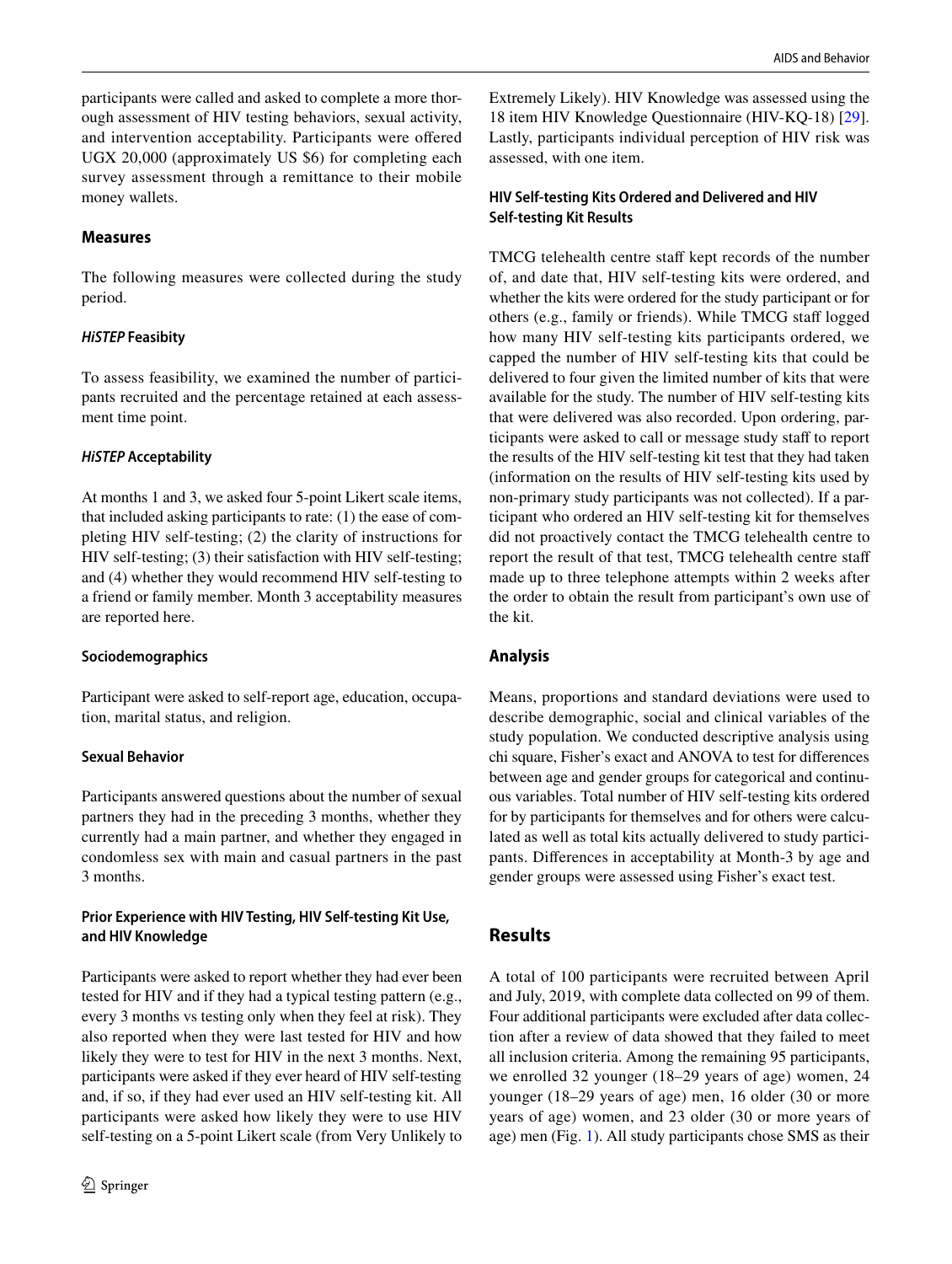

<span id="page-4-0"></span>**Fig. 1** Study retention by assessment timepoint and gender and age group

message preference when given the choice of SMS, Facebook Messenger, or Twitter direct message. Although the average study retention was 66% at the 1-month assessment timepoint, it was high (94%) at the fnal 3-month assessment in which young women demonstrated the highest retention (97%) and older women the lowest retention (88%; Fig. [1](#page-4-0)).

Socio-demographics are shown in Table [1](#page-5-0). Participants were on average 26 years of age (standard deviation (SD) of 6.2 years) and majority were single (70%). Just over half of participants were students (50.5%) and three-quarters had a University or other higher education degree (74.7%). Only one older woman was a student, and a smaller percentage of older men (34.8%) and women (56.3%) reported a university degree or other higher education degree compared to younger participants (women: 100%; men: 91.7%). A diversity of religious practices were refected in the sample.

# **Baseline Sexual Behavior, HIV Testing, and HIV Self‑testing Knowledge and Use**

Baseline sexual behavior in the past 3 months, experience with HIV testing, HIV self-testing kit awareness and use, and HIV knowledge among the 95 participants is presented in Table [1](#page-5-0). The majority (84%) of participants had 1 sexual partner in the preceding 3 months, with another 15% reporting 2–3 sexual partners in the same period of time. A higher percentage (39%) of older men reported having 2–3 sex partners in the past 3 months than other gender and age groups. Two-thirds of participants had a main sex partner, with a higher percentage of older participants reporting a main partner. Among participants who reported a main partner, condomless sex with a main partner was reported by everyone in all groups with the exception of young males. Two thirds of all participants reported condomless sex with a casual partner, with rates of condomless sex higher among older men (100%) and women (75%) than younger men (58%) and women (47%).

Almost all (94%) participants, including all older participants, had been tested for HIV in their lifetime (Table [1](#page-5-0)). Over one-third (37%) of participants said that they get tested for HIV about every 3–4 months, with a higher percentage of older men (57%) reporting so compared to other gender and age groups. Approximately one-quarter (26%) of participants reported getting tested for HIV when they feel they are at risk, although this was less common among younger women (14%). Sixty-three percent of participants reported being tested for HIV in the past 6 months, with the highest percentage among young men (77%). One-ffth of the sample (22%) reported being tested for HIV more than 1 year ago, which was disproportionally higher among older women (31%). Only thirty percent of participants had heard of HIV self-testing at baseline, with the highest percentage among older men (48%). In total, only 12 of 95 (13%) participants had ever used HIV self-testing at baseline.

# **Follow‑Up HIV Self‑testing Kit Ordering, Use, and Results**

Over the 3-month period, 86% of participants ordered a total of 169 HIV self-testing kits (Table [2\)](#page-6-0); most HIV selftesting kits  $(n=141; 83%)$  were ordered in the 1st month after enrollment. A total of 116 kits (69%) were ordered for use by the participant and 53 kits (31%) were ordered for other people such as family members, partners, and friends. Although over 80% of participants in each of the gender and age groups ordered kits, the highest proportion of participants who ordered kits for themselves was among young men (92%), while the lowest proportion was among older men (83%). Of the 82 participants who ordered kits for their personal use, 32 (39%) reported at baseline that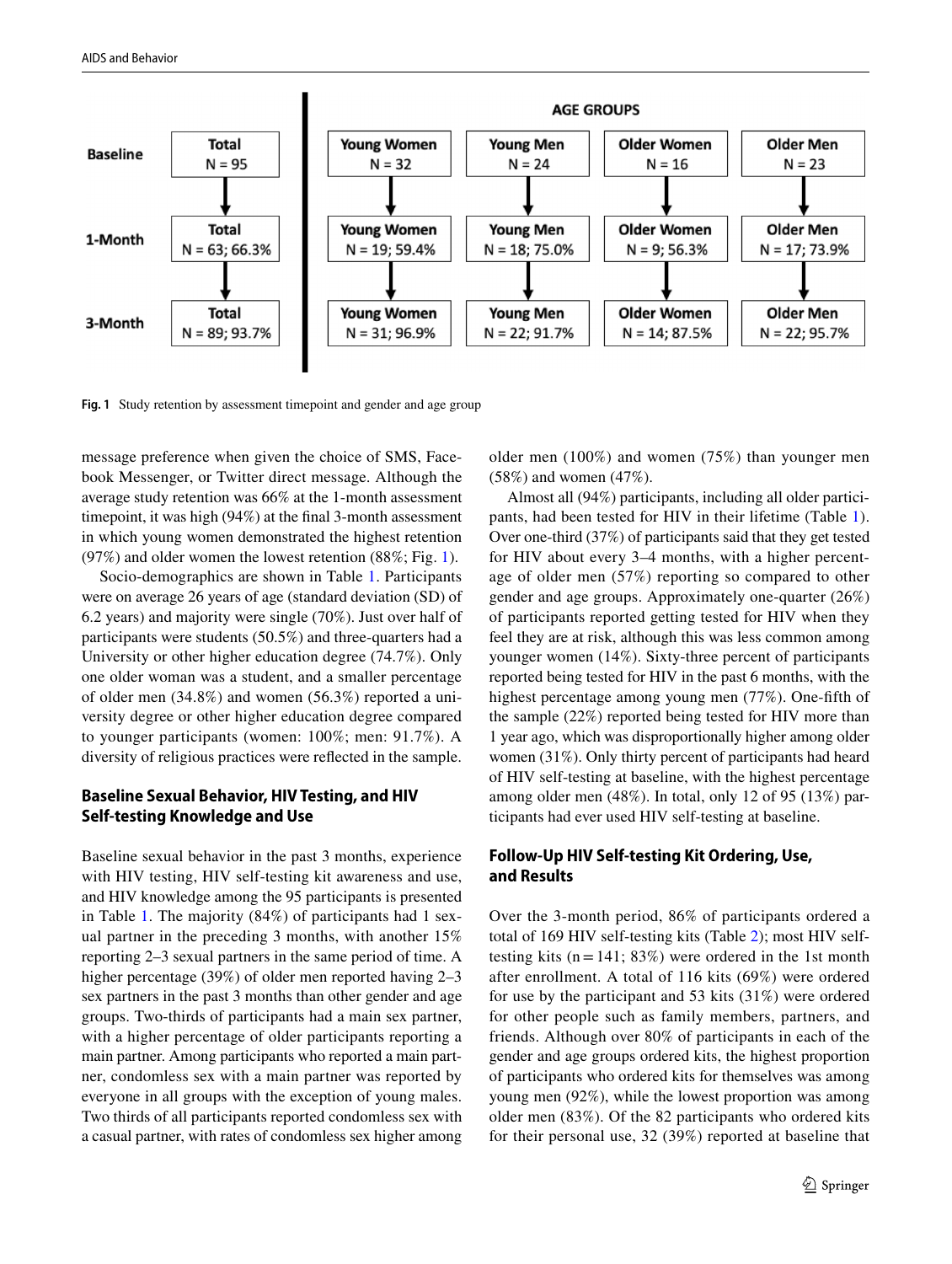<span id="page-5-0"></span>**Table 1** Baseline participant demographics, sexual behavior, and HIV testing patterns, *HiSTEP* study, 2019

| Variable                                          | Overall<br>$(n=95)$ | Young women<br>$n = 32(34%)$ | Young men<br>$n = 24(25%)$ | Older women<br>$n = 16$<br>(17%) | Older men<br>$n = 23$<br>(24%) | p value  |
|---------------------------------------------------|---------------------|------------------------------|----------------------------|----------------------------------|--------------------------------|----------|
| Demographics                                      |                     |                              |                            |                                  |                                |          |
| Age in years, mean (sd)                           | 25.9(6.2)           | 21.1(1.5)                    | 22.8(1.3)                  | 30.3(5.0)                        | 32.8(5.8)                      | < 0.001  |
| Marital status, $n$ $(\%)$                        |                     |                              |                            |                                  |                                | < 0.001  |
| Single                                            | 65 (68.4)           | 29(90.6)                     | 23 (95.8)                  | 6(37.5)                          | 7(30.4)                        |          |
| Married                                           | 29 (30.5)           | 3(9.4)                       | 1(4.2)                     | 10(62.5)                         | 15(65.2)                       |          |
| Other                                             | 1(1.1)              | 0(0)                         | 0(0)                       | 0(0)                             | 1(4.4)                         |          |
| Current occupation, n (%)                         |                     |                              |                            |                                  |                                | < 0.001  |
| Farming                                           | 1(1.1)              | 0(0)                         | 0(0)                       | 0(0)                             | 1(4.4)                         |          |
| Student                                           | 48 (50.5)           | 27(84.4)                     | 20(83.3)                   | 1(6.3)                           | 0(0)                           |          |
| Civil servant/gov't worker                        | 6(6.3)              | 0(0)                         | 0(0)                       | 1(6.3)                           | 5(21.7)                        |          |
| <b>Business</b>                                   | 6(6.3)              | 0(0)                         | 1(4.2)                     | 2(12.5)                          | 3(13.0)                        |          |
| Military                                          | 5(5.3)              | 0(0)                         | 0(0)                       | 2(12.5)                          | 3(13.0)                        |          |
| Private employee                                  | 9(9.5)              | 2(6.3)                       | 1(4.2)                     | 5(31.3)                          | 1(4.4)                         |          |
| Other                                             | 20(21.1)            | 3(9.4)                       | 2(8.3)                     | 5(31.3)                          | 10(43.5)                       |          |
| Education level, n (%)                            |                     |                              |                            |                                  |                                | < 0.001  |
| Primary level                                     | 2(2.1)              | 0(0)                         | 0(0)                       | 1(6.3)                           | 1(4.4)                         |          |
| Secondary level                                   | 22(23.2)            | 0(0)                         | 2(8.3)                     | 6(37.5)                          | 14(60.9)                       |          |
| Tertiary/university or higher                     | 71 (74.7)           | 32 (100)                     | 22(91.7)                   | 9(56.3)                          | 8(34.8)                        |          |
| Religion, n (%)                                   |                     |                              |                            |                                  |                                | 0.69     |
| Protestant                                        | 34 (35.8)           | 14(43.8)                     | 9(37.5)                    | 3(18.8)                          | 8(34.8)                        |          |
| Catholic                                          | 29 (30.5)           | 6(18.8)                      | 8(33.3)                    | 6(37.5)                          | 9(39.1)                        |          |
| Muslim                                            | 10(10.5)            | 5(15.6)                      | 1(4.2)                     | 2(12.5)                          | 2(8.7)                         |          |
| Born again Christian                              | 19(20.0)            | 6(18.8)                      | 4(16.7)                    | 5(31.3)                          | 3(17.4)                        |          |
| <b>SDA</b>                                        | 2(2.1)              | 1(3.1)                       | 1(4.2)                     | 0(0)                             | 0(0)                           |          |
| Other                                             | 1(1.1)              | 0(0)                         | 1(4.2)                     | 0(0)                             | 0(0)                           |          |
| Sexual behavior (past 3 months)                   |                     |                              |                            |                                  |                                |          |
| Number of sexual partners, $n$ (%)                |                     |                              |                            |                                  |                                | 0.004    |
| 1 partner                                         | 80 (84.2)           | 29(90.6)                     | 21(87.5)                   | 16(100)                          | 14(60.9)                       |          |
| $2-3$ partners                                    | 14(14.7)            | 3(9.4)                       | 2(8.3)                     | 0(0)                             | 9(39.1)                        |          |
| $4 +$ partners                                    | 1(1.1)              | 0(0)                         | 1(4.2)                     | 0(0)                             | 0(0)                           |          |
| Have main partners, $n$ (%)                       | 63 (66.3)           | 17(53.1)                     | 12(50.0)                   | 13 (81.3)                        | 21 (91.3)                      | 0.003    |
| Condomless sex with main partner, $n$ (%)         | 62 (98.4)           | 17(100)                      | 11(91.7)                   | 13 (100)                         | 21 (100)                       | 0.19     |
| Condomless sex with casual partner, $n$ (%)       | 64 (67.4)           | 15(46.9)                     | 14 (58.3)                  | 12(75.0)                         | 23 (100)                       | < 0.001  |
| HIV testing, HIV self-testing, and HIV intentions |                     |                              |                            |                                  |                                |          |
| Ever tested for HIV, $n$ $(\%)$                   | 89 (93.7)           | 28 (87.5)                    | 22(91.7)                   | 16(100)                          | 23 (100)                       | 0.24     |
| HIV testing pattern**, n (%)                      |                     |                              |                            |                                  |                                | $0.01\,$ |
| Every 3-4 months                                  | 33(37.1)            | 7(25.0)                      | 8(36.4)                    | 5(31.3)                          | 13(56.5)                       |          |
| Every 6 months                                    | 3(3.4)              | 3(10.7)                      | 0(0)                       | 0(0)                             | 0(0)                           |          |
| Once a year                                       | 12(13.5)            | 6(21.4)                      | 6(27.3)                    | 0(0)                             | 0(0)                           |          |
| If I feel I am at risk                            | 23(25.8)            | 4(14.3)                      | 7(31.8)                    | 5(31.3)                          | 7(30.4)                        |          |
| If I get a testing opportunity                    | 10(11.2)            | 4(14.3)                      | 1(4.5)                     | 3(18.8)                          | 2(8.7)                         |          |
| No pattern                                        | 7(7.9)              | 4(14.3)                      | 0(0)                       | 2(12.5)                          | 1(4.4)                         |          |
| During pregnancy [women]                          | 1(1.1)              | 0(0)                         |                            | 1(6.3)                           | $\qquad \qquad -$              |          |
| Last tested for HIV <sup>**</sup> , $n$ (%)       |                     |                              |                            |                                  |                                | 0.67     |
| Less than 6 months ago                            | 56 (62.9)           | 16(57.1)                     | 17(77.3)                   | 9(56.3)                          | 14(60.9)                       |          |
| 6-12 months ago                                   | 13(14.6)            | 5(17.9)                      | 1(4.5)                     | 2(12.5)                          | 5(21.7)                        |          |
| 1-2 years ago                                     | 14(15.7)            | 6(21.4)                      | 3(13.6)                    | 3(18.8)                          | 2(8.7)                         |          |
| More than 2 years ago                             | 6(6.7)              | 1(3.6)                       | 1(4.5)                     | 2(12.5)                          | 2(8.7)                         |          |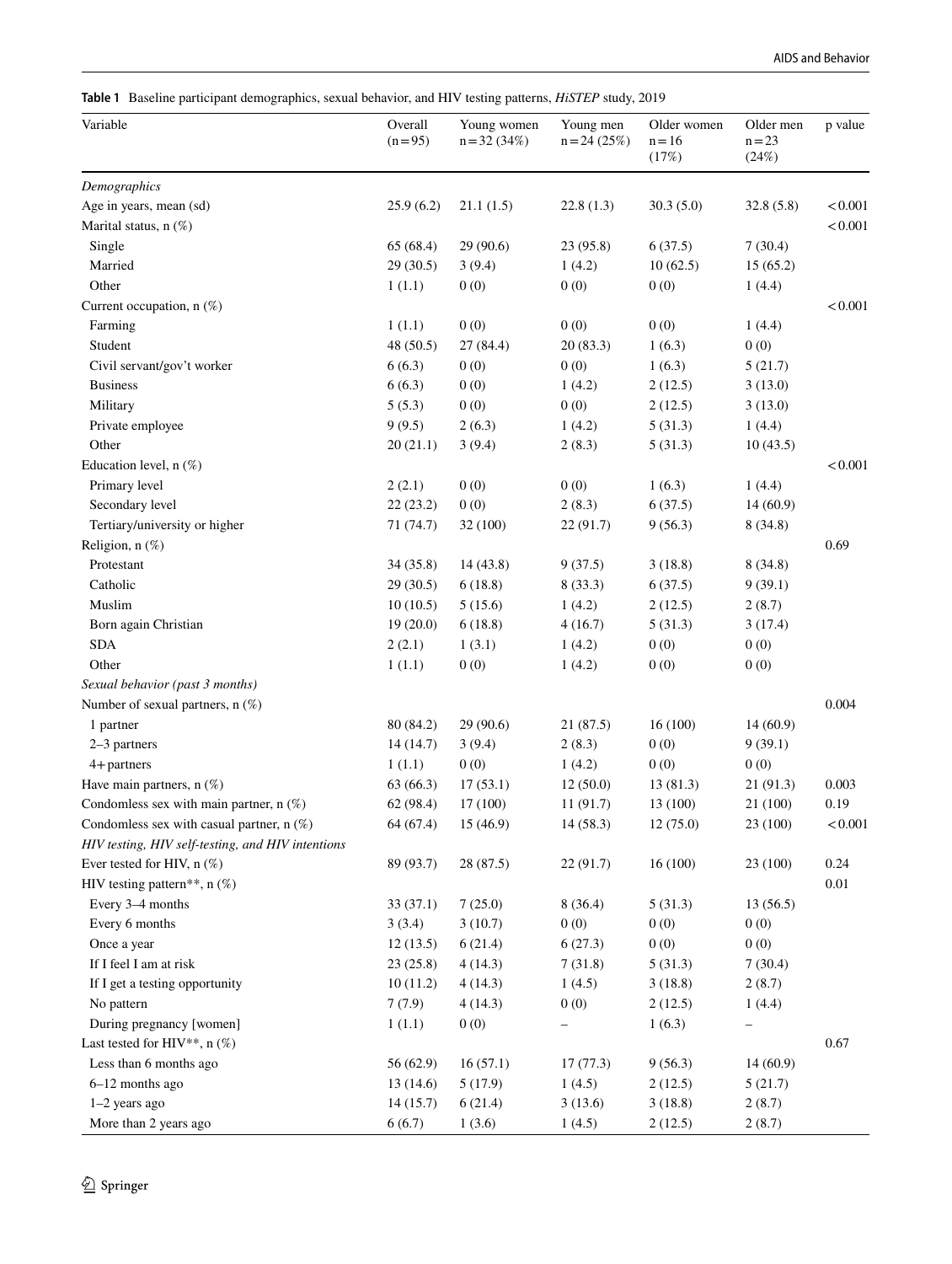#### AIDS and Behavior

#### **Table 1** (continued)

| Variable                                                | Overall<br>$(n=95)$ | Young women<br>$n = 32(34%)$ | Young men<br>$n = 24(25%)$ | Older women<br>$n = 16$<br>(17%) | Older men<br>$n = 23$<br>(24%) | p value |
|---------------------------------------------------------|---------------------|------------------------------|----------------------------|----------------------------------|--------------------------------|---------|
| Likely to HIV test (next 3 months), $n$ (%)             |                     |                              |                            |                                  |                                | 0.552   |
| Very/somewhat unlikely/undecided                        | 7(7.4)              | 4(12.5)                      | 1(4.2)                     | 1(6.3)                           | 1(4.4)                         |         |
| Somewhat likely                                         | (11.6)              | 1(12.5)                      | 5(20.8)                    | 1(6.3)                           | 1(4.4)                         |         |
| Extremely likely                                        | 77(81.1)            | 24(75.0)                     | 18(75.0)                   | 14(87.5)                         | 21(91.3)                       |         |
| Heard of self-testing, $n$ (%)                          | 29(30.5)            | 3(9.4)                       | 10(41.7)                   | 5(31.3)                          | 11(47.8)                       | 0.006   |
| Used self-testing***, $n$ (%)                           | 12(41.4)            | 1(33.3)                      | 4(40.0)                    | 0(0)                             | 7(63.6)                        | 0.119   |
| Likely to use HIV self-testing (next 3 months), $n$ (%) |                     |                              |                            |                                  |                                | 0.149   |
| Very or somewhat unlikely/undecided                     | 2(2.1)              | 0(0)                         | 0(0)                       | 1(6.3)                           | 1(4.4)                         |         |
| Somewhat likely                                         | 9(9.5)              | 5(15.6)                      | 0(0)                       | 2(12.5)                          | 2(8.7)                         |         |
| Extremely likely                                        | 84 (88.4)           | 27(84.4)                     | 24 (100)                   | 13(81.3)                         | 20(87.0)                       |         |
| HIV knowledge, mean (sd)                                | 14.6(2.0)           | 14.6(1.9)                    | 15.2(2.1)                  | 14.1(2.0)                        | 14.4(2.0)                      | 0.97    |
| Self-reported risk of HIV, $n$ (%)                      | 38 (40.0)           | 11(34.4)                     | 11(45.8)                   | 5(31.3)                          | 11(47.8)                       | 0.63    |
|                                                         |                     |                              |                            |                                  |                                |         |

\*Among individuals who indicated a main partner [total: 63; young women: 17; young men: 12; older women: 13; older men: 21]

\*\*Among individuals who reported ever testing for HIV [total: 89; young women: 28; young men: 22; older women: 16; older men: 23]

\*\*\*Among individuals who reported having heard of self-testing [total: 29; young women: 3; young men: 10; older women: 5; older men: 11]

<span id="page-6-0"></span>

|  | <b>Table 2</b> Number of HIV self-testing kits requested in the 3-month <i>HiSTEP</i> Study, 2019 |  |  |  |  |  |  |
|--|---------------------------------------------------------------------------------------------------|--|--|--|--|--|--|
|--|---------------------------------------------------------------------------------------------------|--|--|--|--|--|--|

| Variable                                                          | Overall<br>$(n=95)$ | Young women<br>$(n=32)$ | Young men<br>$(n=24)$ | Older women<br>$(n=16)$ | Older men<br>$(n=23)$ |
|-------------------------------------------------------------------|---------------------|-------------------------|-----------------------|-------------------------|-----------------------|
| Ordered kits for participants, $n$ (%)*                           | 82 (86.3)           | 27(84.3)                | 22(91.7)              | 14(87.5)                | 19(82.6)              |
| Avg number of kits ordered for participants <sup>#</sup>          | 1.4(0.6)            | 1.3(0.5)                | 1.5(1.0)              | 1.2(0.4)                | 1.5(0.5)              |
| Total number of kits ordered for participants                     | 116                 | 36                      | 34                    | 17                      | 29                    |
| Ordered kits for others, $n (\%)^{**}$                            | 46(48.4)            | 17(53.1)                | 10(41.7)              | 8(50.0)                 | 11(47.8)              |
| Avg number of kits ordered for others <sup><math>\pm</math></sup> | 1.2(0.4)            | 1.1(0.3)                | 1(0)                  | 1.3(0.5)                | 1.3(0.6)              |
| Total number of kits ordered for others                           | 53                  | 19                      | 10                    | 10                      | 14                    |
| Total kits ordered                                                | 169                 | 55                      | 44                    | 27                      | 43                    |
| Total kits delivered                                              | 157                 | 55                      | 40                    | 26                      | 36                    |

\*Percent of participants that ordered HIV self-testing kits for themselves

\*\*Percent of participants that ordered HIV self-testing kits for others

# Averaged among those who ordered kits for themselves

±Averaged among those who ordered kits for other individuals (line above)

they last tested for HIV more than 6 months ago. In contrast, the greatest proportion of ordering HIV self-testing kits for others was among young women (53%), and lowest among young men (42%). Not all of the kits that were ordered were delivered, primarily because we placed a cap (maximum of four) on the number of kits that could be delivered. Of the 169 HIV self-testing kits ordered, 11 were not sent out for delivery due to this cap on HIV self-testing kits, 1 was not delivered because the participant could not be contacted after the order, and 157 were successfully delivered.

Participants who ordered kits for themselves and had them delivered were contacted within 2 weeks of ordering to determine if they had used the HIV self-testing and what the result was (Table [2\)](#page-6-0). Of the 82 participants who had ordered an HIV self-testing kit for themselves, TMCG telehealth centre staff were able to contact 75 of them to confrm their use of the kit. Among those 75 participants, 97% ( $n=73$ ) completed at least one HIV self-testing kit over the 3 months of the intervention, including 96% of young women (n=27 of 28), 95% of young men (n=19 of 22), and 100% of older women  $(n=15)$  and older men  $(n=12)$ . One younger man tested positive for HIV using the HIV self-testing kit and was successfully linked to HIV care by the TMCG telehealth centre staff; all other test results were reported as HIV-negative. Most (88%) participants at the 3-month timepoint assessment stated that they were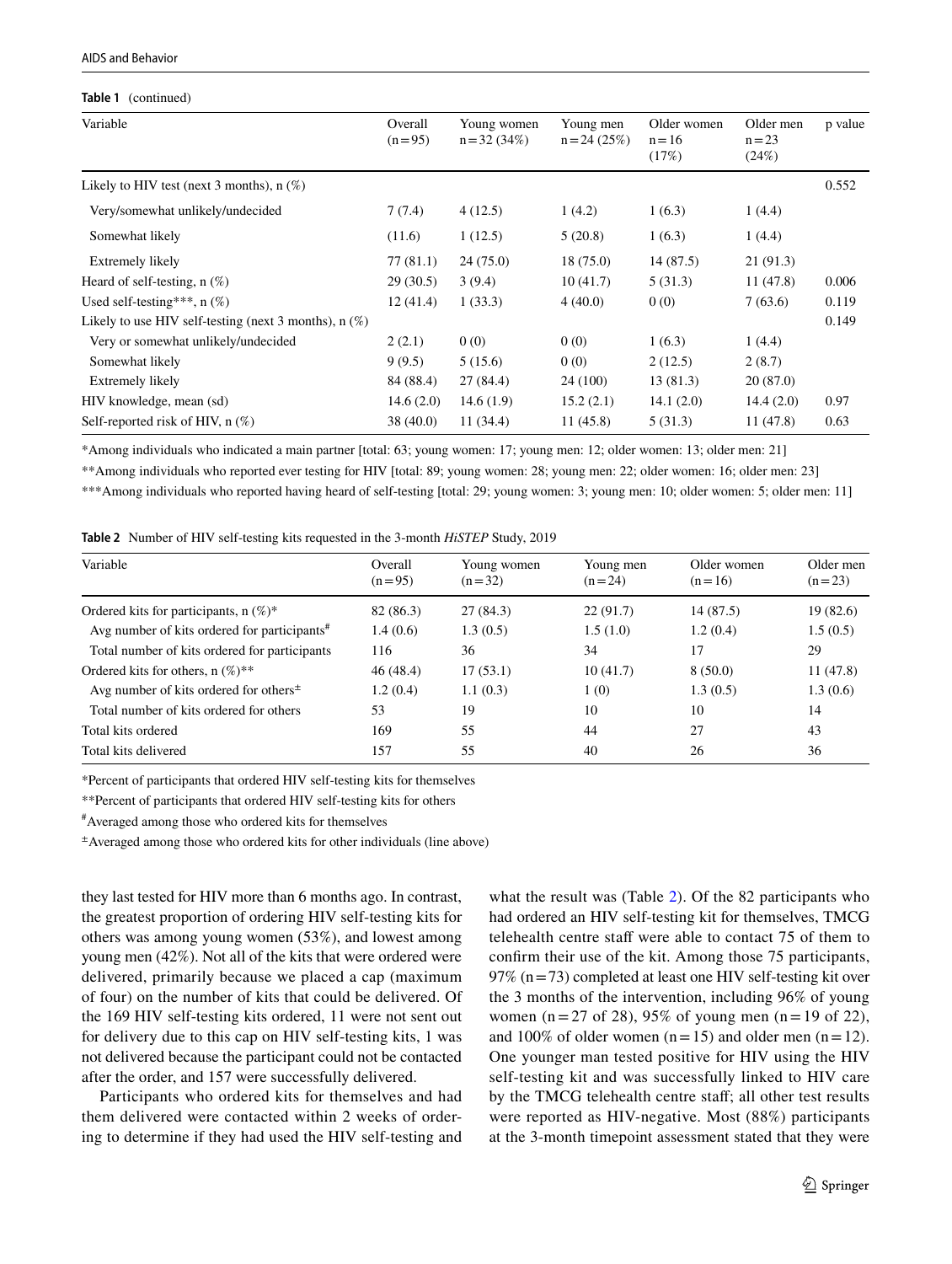somewhat or extremely likely to conduct HIV self-testing in the next 2 months, with 100% of older women, 90% of young women, 82% of young men; and 82% of older men.

# **Intervention Acceptability**

Acceptability of the *HiSTEP* intervention was high among the 70 participants who completed the 3-month survey and reported that they used HIV self-testing during the intervention period (Table [3\)](#page-7-0). Most (74%) participants reported that the HIV self-testing was very easy to complete, 93% that the instructions were very clear, 94% were very satisfed with HIV self-testing, and 99% would recommend it to a friend. A lower percentage of older women found HIV selftesting very easy to complete (58.3%) and reported that the instructions for HIV self-testing were very clear (83.3%) compared to other gender and age groups. Despite that, 92% of older women reported that they were very satisfed with HIV self-testing.

# **Discussion**

We sought to test the feasibility, acceptability, and use of a novel mHealth and call-in centre HIV self-testing intervention in Kampala, Uganda. Overall, the feasibility of *HiSTEP* was demonstrated with a 94% retention rate at the fnal assessment timepoint among study participants, as well the successful delivery of all but one HIV self-testing kit that went out for delivery. Across all participants, we also showed a high level of acceptability, such that 94% of participants reported being very satisfed with HIV self-testing. Although the single-arm study design precludes a direct comparison of outcomes to a control group, 86% of participants ordered HIV self-testing kits in this study. In sum, these fndings show that the intervention approach taken in *HiSTEP* may be particularly valuable for engaging adults at risk for HIV in Uganda and disseminating HIV self-testing kits. Findings and lessons learned related to intervention feasibility, acceptability, and use are discussed in greater detail below.

Although the *HiSTEP* intervention showed good feasibility, several lessons were learned from this pilot trial to improve the overall conduct of the study and to improve the experience of some participants. First, we found relatively low levels of completion of the 1-month follow-up survey compared to the 3-month survey (66% vs. 94%). This diference may be due to the timing of data collection efforts in our study. Most participants ordered HIV self-testing kits within the 1st month of the intervention; study staff called participants who ordered a  $kit(s)$  within 2 weeks after the order to ask them about whether those kits were used and what the results were. While we were able to contact 91% of participants who had ordered a kit to determine use and personal results, these brief followup calls may have interfered with data collection for the

<span id="page-7-0"></span>**Table 3** Acceptability of HIV self-testing among participants in the *HiSTEP* Study who completed the 3-month assessment and used the HIV self-testing kit ( $n=70$ ), 2019 (month-3)

| Variable                                              | Overall<br>$(n=70)$ | Young women<br>$n = 25$<br>(34%) | Young men<br>$n = 18$<br>(27%) | Older women<br>$n = 12$<br>(15%) | Older men<br>$n = 15$<br>(24%) | p value |
|-------------------------------------------------------|---------------------|----------------------------------|--------------------------------|----------------------------------|--------------------------------|---------|
| Easy to complete HIV self-test, $n$ (%)               |                     |                                  |                                |                                  |                                |         |
| Very easy                                             | 52 (74.3)           | 19(76.0)                         | 14(77.8)                       | 7(58.3)                          | 12(80.0)                       |         |
| Easy                                                  | 17(24.3)            | 6(24.0)                          | 4(22.2)                        | 4(33.3)                          | 3(20)                          | 0.61    |
| Difficult                                             | 1(1.4)              | 0(0)                             | 0(0)                           | 1(8.3)                           | 0(0)                           |         |
| Very difficult                                        | 0(0)                | 0(0)                             | 0(0)                           | 0(0)                             | 0(0)                           |         |
| Instructions were clear for HIV self-test, $n$ $(\%)$ |                     |                                  |                                |                                  |                                |         |
| Very clear                                            | 65 (92.9)           | 25(96.0)                         | 17(94.4)                       | 10(83.3)                         | 14(93.3)                       |         |
| Somewhat clear                                        | 4(5.7)              | 1(4.0)                           | 1(5.6)                         | 1(8.3)                           | 1(6.7)                         | 0.64    |
| Somewhat unclear                                      | 1(1.4)              | 0(0)                             | 0(0)                           | 1(8.3)                           | 0(0)                           |         |
| Very unclear                                          | 0(0)                | 0(0)                             | 0(0)                           | 0(0)                             | 0(0)                           |         |
| Satisfaction with HIV self-test, n (%)                |                     |                                  |                                |                                  |                                |         |
| Very satisfied                                        | 66 (94.2)           | 24(96.0)                         | 17(94.4)                       | 11(91.7)                         | 14(93.3)                       |         |
| Moderately satisfied                                  | 4(5.7)              | 1(4.0)                           | 1(5.6)                         | 1(8.3)                           | 1(6.7)                         | 1.0     |
| Slightly satisfied                                    | 0(0)                | 0(0)                             | 0(0)                           | 0(0)                             | 0(0)                           |         |
| Not satisfied                                         | 0(0)                | 0(0)                             | 0(0)                           | 0(0)                             | 0(0)                           |         |
| Recommend HIV-self-test, n (%)                        |                     |                                  |                                |                                  |                                |         |
| N <sub>0</sub>                                        | 1(1.4)              | 0(0)                             | 0(0)                           | 0(0)                             | 1(6.7)                         | 0.39    |
| Yes                                                   | 69 (98.6)           | 25 (100)                         | 18 (100)                       | 12 (100)                         | 14(93.3)                       |         |
|                                                       |                     |                                  |                                |                                  |                                |         |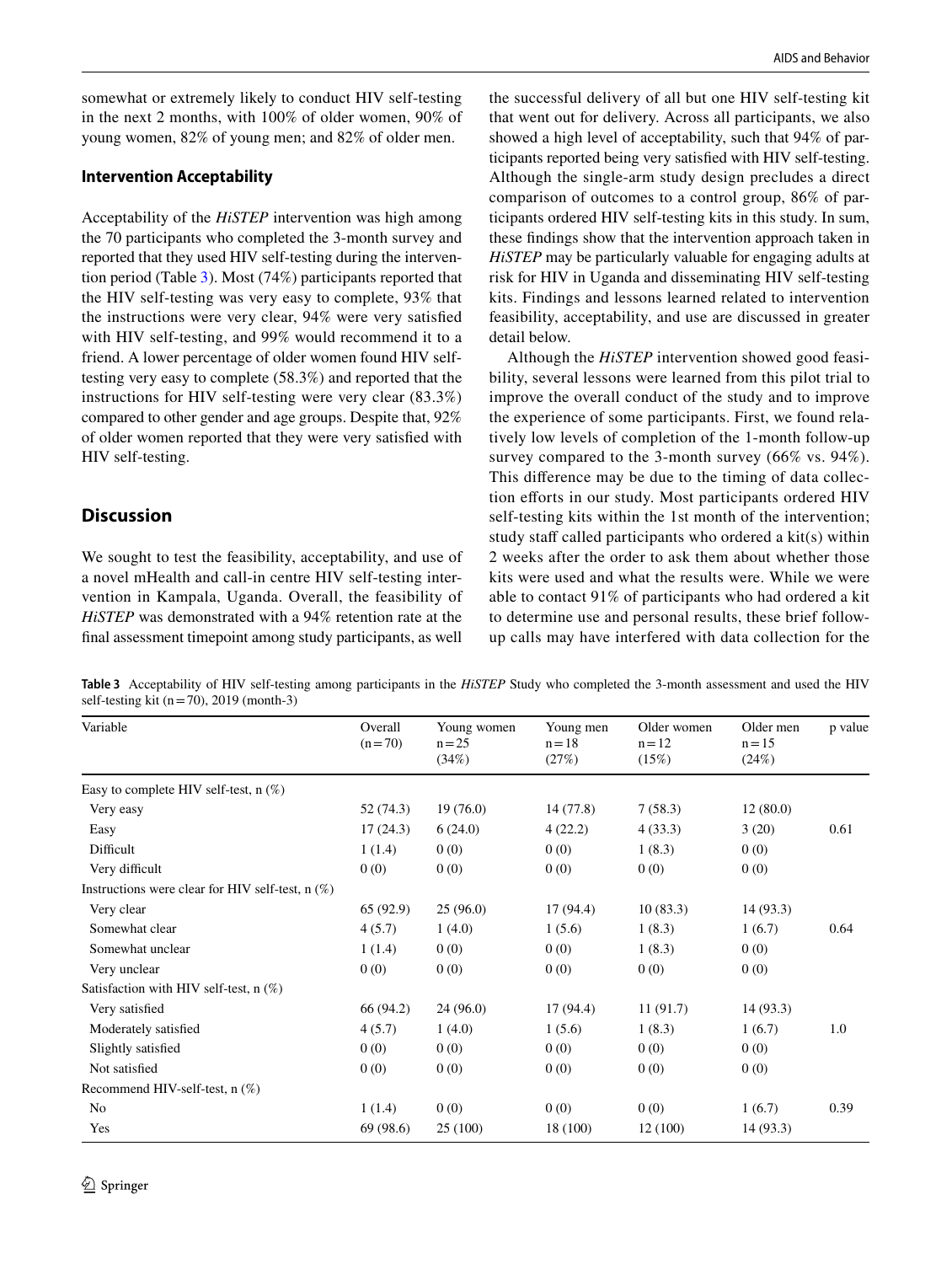1-month survey, as participants may have been confused or fatigued by multiple calls to collect information within a short timeframe. Future studies may wish to consider waiting longer after the baseline survey to administer the frst formal assessment, while retaining the check-in on participants who ordered HIV self-testing kits in order to collect timely data on HIV self-testing kit use.

The results also showed that many participants ordered more than one HIV self-testing kit for themselves, and also ordered additional kits to be used by someone else. Among participants who ordered at least one HIV self-testing kit for themselves during the study period  $(n=82)$ , 34 additional kits were ordered after the original HIV self-testing kit order to be used by participants. Moreover, just under half (48%) of participants ordered 53 kits for others (typically family members, spouse, or sexual partners), with a larger proportion of women doing so than men in this sample. Because of a limit on the number of HIV self-testing kits that the study participants could order (up to four), we were not able to distribute all of the kits requested. A prior HIV self-testing study in South Africa showed that among 127 MSM who were given up to 9 HIV self-testing kits to distribute to their network members, a total of 728 were distributed to sexual partners, friends, and family members [[30](#page-10-25)]. A recent qualitative study in Uganda showed that distribution of HIV self-testing kits among MSM  $(n=74)$ and their peer networks is acceptable, with many men believing it would address the barriers to in-person testing [[31\]](#page-10-26). Taken together, a second lesson for future iterations of *HiSTEP* and similar interventions is that the potential impact of the intervention could be optimized by procuring a large number of HIV self-testing kits for repeat testing by the participant and for distribution of those kits to participants' network members, as well as tracking the use and results of those kits in networks.

The acceptability of *HiSTEP* was assessed by asking participants to rate their experiences with HIV self-testing in this study. A prior review of the acceptability of 11 HIV self-testing studies in Sub-Saharan Africa showed wide variability in acceptability, ranging from 23 to 94%, with men reporting higher acceptability than women [\[8](#page-10-6)]. The results of the *HiSTEP* study showed a high level of acceptability of our approach. Overall, nearly all (99%) of participants found HIV self-testing easy/very easy to complete and the instructions clear/very clear, while 94% of participants reported being very satisfed with HIV self-testing. Only one older male would not recommend HIV self-testing to a friend. Overall, these fndings are similar to those of an earlier study conducted in Lesotho, in which a high proportion of men and women reported that home-based HIV self-testing kits were very easy to use, they would recommend it to others, and they were overall very satisfed [[32\]](#page-10-27). The high acceptability ratings in the *HiSTEP* study suggest that the approach used here may provide a novel way to engage at-risk Ugandan adults in HIV self-testing.

That said, older women appeared to have somewhat lower acceptability ratings than the other age and gender groups. A lower percentage of older women reported that HIV selftesting was *very easy* to complete (58% vs. 76% of younger women, 80% of older men, and 78% of younger men) and that the instructions were *very clear* (83% vs. 93% of older men, 94% of younger men, 96% of younger women) compared to other groups. None of the older women in this study had used an HIV self-testing kit at the beginning of this study, and these results suggest that older women may need additional supports for navigating HIV self-testing kit use. For example, future iterations of *HiSTEP* could create videobased instructions in local languages that older women with internet access could view to improve their overall understanding and ease with the kits. Despite these challenges, 92% of older women reported that they were *very satisfed* with HIV self-testing at the end of the *HiSTEP* study.

The majority of participants (86%) ordered an HIV selftesting kit during the study, which is notable since 27% of the sample stated that they had never tested for HIV or lasted tested for HIV more than a year ago. Over 80% of men in our sample (83% of older men and 92% of young men) ordered HIV self-testing kits for themselves. It has been difficult to engage men in HIV prevention services in Sub-Saharan Africa [[33\]](#page-10-28), and therefore similar services that provide HIV self-testing kits discretely delivered to one's door may be more acceptable than in-person HIV testing options. Indeed, a recent review of HIV testing strategies for men in sub-Saharan Africa noted the high potential of HIV self-testing to increase HIV testing among men because of its ability to be more confidential, require less interaction with staff, and increase autonomy [\[33](#page-10-28)]. One younger man tested positive for HIV and was successfully linked to care through the TMCG call-in centre. Most women also ordered kits (84% of young women; 88% of older women) for themselves, with none reporting a positive HIV test result.

Taken together, this suggests that it is feasible to use a centralized system that uses various forms of technology for the promotion, distribution, and monitoring of HIV selftesting kits to reach high-risk adults in Kampala, Uganda. A prior study comparing three modes of providing access to HIV self-testing among female sex workers showed that direct provision (i.e., self-testing within peer education groups) promoted higher rates of repeat HIV testing than providing coupons to test at a later time in a healthcare facility or than the standard of care [\[13\]](#page-10-11), which highlights the approach in *HiSTEP* of delivering HIV self-testing kits to participants as a way to reduce additional burdens of clinicbased testing. While relatively few, studies conducted in Sub-Saharan Africa that levered technology appear to have relatively poor uptake of self-testing compared to *HiSTEP*.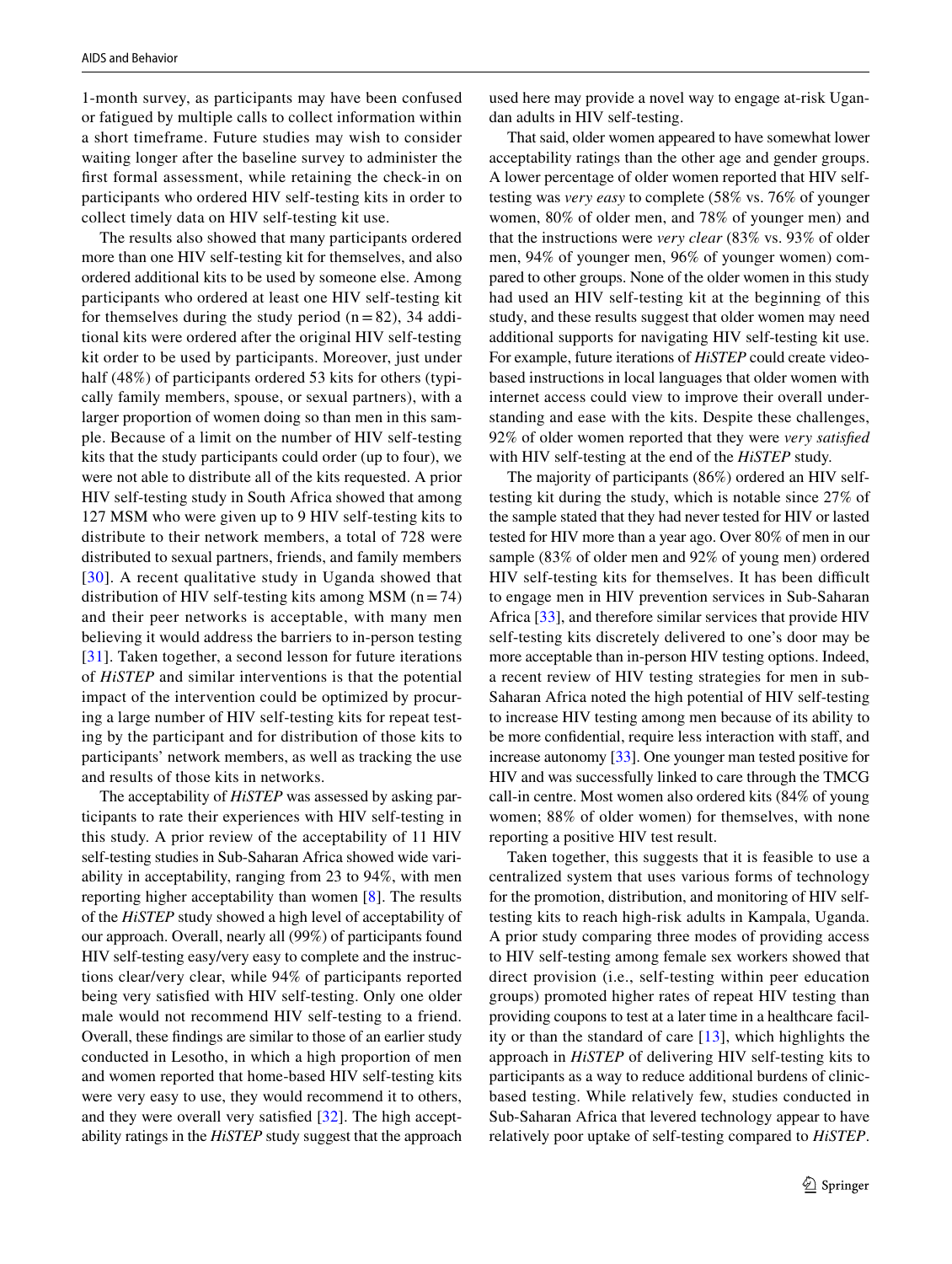For example, Kelvin et al. [[17](#page-10-15)] provided male truckers in Tanzania with three text messages spaced a week apart to promoted the availability of HIV self-testing kits; they used this same approach among female sex workers in Kenya [\[18\]](#page-10-29). While there were statistically signifcant diferences in favor of the intervention condition in both studies, testing rates were only 1.8% for male truckers and 7.5% of female sex workers. A quasi-experimental study using text messaging to promote HIV testing found that 67% of Kenyan women who received the messages tested for HIV in next 6 months, compared to 51% of women who did tested but did not receive the messages [\[19](#page-10-16)], which represents lower uptake of testing than we found in our study. The fnding that all participants in *HiSTEP* chose to receive messages using SMS rather than other communication channels (i.e., Twitter direct messages or Facebook Messenger) suggests that SMS delivery should be prioritized in future trials, especially given the very high rate of mobile phone penetration in Uganda and other parts of Sub-Saharan Africa [[21,](#page-10-18) [34](#page-10-30)]. The approach taken in *HiSTEP* may be expanded to replicated in other areas of Sub-Saharan Africa, including reaching more remote regions by hiring drivers to deliver HIV self-testing kits ordered from a centralized call-in centre, via SMS, or other social media messaging applications.

# **Limitations**

These results should be considered in light of the limitations. First, while we recruited in the community, it was a convenience sample and recruitment occurred face-to-face. Therefore, the results cannot be generalized to a broader population of adult at-risk Ugandans, and in-person recruitment may have discouraged some persons from disclosing sensitive information about themselves to qualify for the study. Future trials may wish to consider a variety of inperson and remote recruitment strategies to optimize reach. Second, some participants were not able to be contacted for all study data collection efforts, primarily because they were unresponsive to our contact efforts. The lack of responsiveness may have been due to loss of interest in the study or possibly a change of mobile phone number. A future study would beneft from collecting multiple forms of contact (e.g., social media contact information) to provide multiple avenues for reaching participants. Third, this was a singlearm trial that did not have a control condition for comparison and, as such, we cannot say affirmatively that the high uptake of HIV self-testing in this sample was the result of the intervention or other factors (e.g., greater promotion of HIV self-testing in Uganda). Future work would beneft from a control condition for comparison. Fourth, this study was conducted in Kampala, Uganda where research staf are located. While we anticipate that it is feasible to use a similar strategy in regions outside Kampala (i.e., a centralized reminder, ordering, and monitoring center with staff in remote areas to deliver HIV self-testing kits) given that TMCG already has country-wide reach and the ubiquity of mobile phones, establishing its feasibility and acceptability in other areas of Uganda (and possibly other areas of Sub-Saharan Africa) is needed. Finally, this was a pilot trial of the *HiSTEP* intervention and, therefore, a larger RCT is needed to determine the efficacy of this approach.

# **Conclusions**

Despite efforts to engage adults at risk for HIV in Sub-Saharan Africa in HIV testing efforts, reaching established HIV testing targets has not been achieved [[8\]](#page-10-6). A systematic review and meta-analysis in 2015 showed that communitybased HIV testing and counseling strategies reached a greater number of groups at risk for HIV (e.g., men, young adults, frst time testers) than facility-based HIV testing and, specifcally, that a higher percentage of young adults (66%) were reached at home with HIV self-testing compared to other (e.g., home-based testing administered by staff and mobile testing, each at approximately 50% of sample being young adults) modalities [\[35\]](#page-11-0). The *HiSTEP* intervention refects this potential for using HIV self-testing to test hardto-reach populations and may represent a possible novel approach to improve uptake of HIV self-testing in Uganda and possibly other parts of Sub-Saharan Africa. Future studies are needed to both assess the efficacy of *HiSTEP* and to rigorously examine implementation of the intervention for future wider scale-up. A hybrid design approach that emphasizes the focus on efficacy and implementation outcomes may optimize our understanding of each [[36](#page-11-1)]. Although there are a number of important questions to be answered regarding this approach, these results add to growing evidence that supports the use of technology to improve HIV testing [[16\]](#page-10-14) and, possibly, reduce rates of HIV.

**Supplementary Information** The online version contains supplementary material available at<https://doi.org/10.1007/s10461-021-03449-9>.

Acknowledgements We thank the participants for their time and effort during the study.

**Funding** Funding for this project is provided by the University of Minnesota Academic Health Center's Global Health Seed Grant program to support international research.

#### **Declarations**

**Conflict of interest** All authors declare that they have no confict of interest.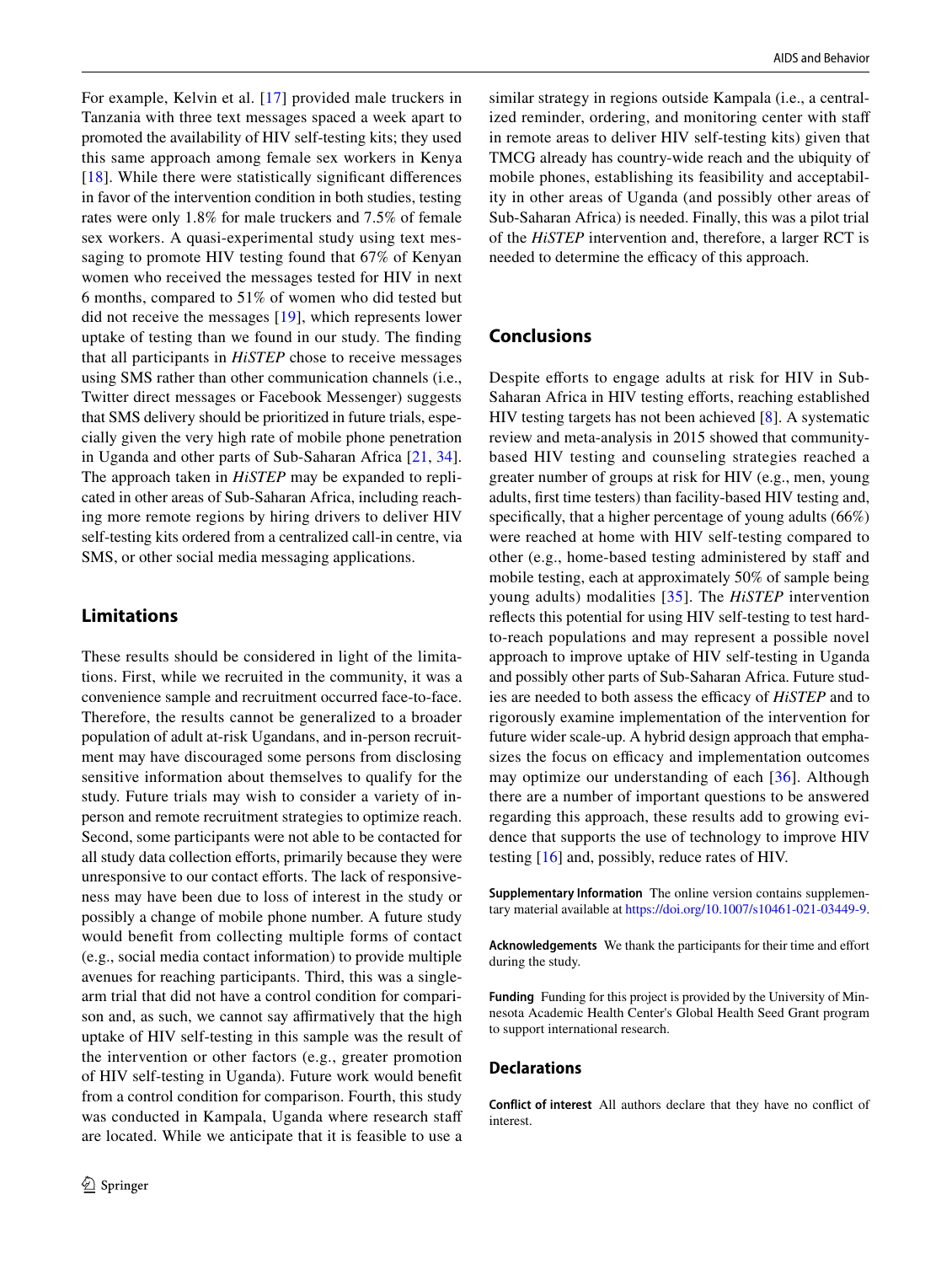# **References**

- <span id="page-10-0"></span>1. UNAID. Country factsheets Uganda 2018. 2018; [http://www.](http://www.unaids.org/en/regionscountries/countries/uganda) [unaids.org/en/regionscountries/countries/uganda.](http://www.unaids.org/en/regionscountries/countries/uganda) Accessed 27 Aug 2020.
- <span id="page-10-1"></span>2. UNAIDS. Fast track: ending the AIDS epidemic by 2030. 2014; [https://www.unaids.org/sites/default/fles/media\\_asset/JC2686\\_](https://www.unaids.org/sites/default/files/media_asset/JC2686_WAD2014report_en.pdf) [WAD2014report\\_en.pdf.](https://www.unaids.org/sites/default/files/media_asset/JC2686_WAD2014report_en.pdf) Accessed 27 May 2020.
- <span id="page-10-2"></span>3. McNulty MC, Schneider JA. Care continuum entry interventions: seek and test strategies to engage persons most impacted by HIV within the United States. AIDS. 2018;32(4):407–17.
- <span id="page-10-3"></span>4. UNAIDS. Uganda country factsheet. 2020; [https://www.unaids.](https://www.unaids.org/en/regionscountries/countries/uganda) [org/en/regionscountries/countries/uganda.](https://www.unaids.org/en/regionscountries/countries/uganda) Accessed 21 May 2020.
- <span id="page-10-4"></span>5. McNaghten AD, Schilsky Mneimneh A, Farirai T, et al. Implementation and operational research: strengthening HIV test access and treatment uptake study (Project STATUS): a randomized trial of HIV testing and counseling interventions. J Acquir Immune Defc Syndr. 2015;70(4):e140-146.
- 6. Brunie A, Wamala-Mucheri P, Akol A, Mercer S, Chen M. Expanding HIV testing and counselling into communities: feasibility, acceptability, and effects of an integrated family planning/HTC service delivery model by Village Health Teams in Uganda. Health Policy Plan. 2016;31(8):1050–7.
- <span id="page-10-5"></span>7. Chamie G, Schafer EM, Ndyabakira A, et al. Comparative efectiveness of novel nonmonetary incentives to promote HIV testing. AIDS. 2018;32(11):1443–51.
- <span id="page-10-6"></span>8. Harichund C, Moshabela M. Acceptability of HIV selftesting in sub-Saharan Africa: scoping study. AIDS Behav. 2018;22(2):560–8.
- <span id="page-10-7"></span>9. Spielberg F, Levine RO, Weaver M. Self-testing for HIV: a new option for HIV prevention? Lancet Infect Dis. 2004;4(10):640–6.
- <span id="page-10-8"></span>10. Undanda Ministry of Health. Consolidated guidelines for the prevention and treatment of HIV and AIDS in Ugdana, second edition. 2018.
- <span id="page-10-9"></span>11. Okoboi S, Lazarus O, Castelnuovo B, et al. Peer distribution of HIV self-test kits to men who have sex with men to identify undiagnosed HIV infection in Uganda: a pilot study. PLoS ONE. 2020;15(1):e0227741.
- <span id="page-10-10"></span>12. Matovu JKB, Kisa R, Buregyeya E, et al. "If I had not taken it [HIVST kit] home, my husband would not have come to the facility to test for HIV": HIV self-testing perceptions, delivery strategies, and post-test experiences among pregnant women and their male partners in Central Uganda. Glob Health Action. 2018;11(1):1503784.
- <span id="page-10-11"></span>13. Ortblad K, KibuukaMusoke D, Ngabirano T, et al. Direct provision versus facility collection of HIV self-tests among female sex workers in Uganda: a cluster-randomized controlled health systems trial. PLoS Med. 2017;14(11):e1002458.
- <span id="page-10-12"></span>14. van Rooyen H, Tulloch O, Mukoma W, et al. What are the constraints and opportunities for HIVST scale-up in Africa? Evidence from Kenya, Malawi and South Africa. J Int AIDS Soc. 2015;18:19445.
- <span id="page-10-13"></span>15. Peck RB, Lim JM, van Rooyen H, et al. What should the ideal HIV self-test look like? A usability study of test prototypes in unsupervised HIV self-testing in Kenya, Malawi, and South Africa. AIDS Behav. 2014;18(Suppl 4):S422-432.
- <span id="page-10-14"></span>16. Horvath KJ, Walker T, Mireles L, Bauermeister JA, Hightow-Weidman L, Stephenson R. A systematic review of technology-assisted HIV testing interventions. Curr HIV/AIDS Rep. 2020;17(4):269–80.
- <span id="page-10-15"></span>17. Kelvin EA, George G, Kinyanjui S, et al. Announcing the availability of oral HIV self-test kits via text message to increase HIV

testing among hard-to-reach truckers in Kenya: a randomized controlled trial. BMC Public Health. 2019;19(1):7.

- <span id="page-10-29"></span>18. Kelvin EA, George G, Mwai E, et al. A randomized controlled trial to increase HIV testing demand among female sex workers in Kenya through announcing the availability of HIV selftesting via text message. AIDS Behav. 2019;23(1):116–25.
- <span id="page-10-16"></span>19. Njuguna N, Ngure K, Mugo N, et al. The effect of human immunodefciency virus prevention and reproductive health text messages on human immunodeficiency virus testing among young women in rural Kenya: a pilot study. Sex Transm Dis. 2016;43(6):353–9.
- <span id="page-10-17"></span>20. Janssen R, Engel N, Esmail A, et al. Alone but supported: a qualitative study of an HIV self-testing app in an observational cohort study in South Africa. AIDS Behav. 2020;24(2):467–74.
- <span id="page-10-18"></span>21. Uganda Communications Commission. Communication sector report—September 2019. 2020; [https://uccinfo.blog/2020/01/](https://uccinfo.blog/2020/01/30/communication-sector-report-september-2019/) [30/communication-sector-report-september-2019/](https://uccinfo.blog/2020/01/30/communication-sector-report-september-2019/). Accessed 7 May 2020.
- <span id="page-10-19"></span>22. Fisher J, Fisher W. Changing AIDS-risk behavior. Psychol Bull. 1992;111(3):455–74.
- 23. Fisher WA, Fisher JD, Rye BJ. Understanding and promoting AIDS-preventative behavior: insights from the theory of reasoned action. Health Psychol. 1995;14(3):255–64.
- 24. Fisher J, Fisher W, Bryan A, Misovich S. Information-motivation-behavioral skills model-based HIV risk behavior change intervention for inner-city high school youth. Health Psychol. 2002;21(2):177–86.
- <span id="page-10-20"></span>25. Amico KR, Toro-Alfonso J, Fisher JD. An empirical test of the Information, Motivation and Behavioral Skills model of antiretroviral therapy adherence. AIDS Care. 2005;17(6):661–73.
- <span id="page-10-21"></span>26. Uganda Bureau of Statistics. Statistica Abstract (2019). 2019; [https://www.ubos.org/statistical-abstract-2019/.](https://www.ubos.org/statistical-abstract-2019/) Accessed 5 Feb 2021.
- <span id="page-10-22"></span>27. Harris PA, Taylor R, Thielke R, Payne J, Gonzalez N, Conde JG. Research electronic data capture (REDCap)—a metadatadriven methodology and workflow process for providing translational research informatics support. J Biomed Inform. 2009;42(2):377–81.
- <span id="page-10-23"></span>28. Harris PA, Taylor R, Minor BL, et al. The REDCap consortium: building an international community of software platform partners. J Biomed Inform. 2019;95:103208.
- <span id="page-10-24"></span>29. Carey MP, Schroder KE. Development and psychometric evaluation of the brief HIV Knowledge Questionnaire. AIDS Educ Prev. 2002;14(2):172–82.
- <span id="page-10-25"></span>30. Lippman SA, Lane T, Rabede O, et al. High acceptability and increased HIV-testing frequency after introduction of HIV selftesting and network distribution among South African MSM. J Acquir Immune Defc Syndr. 2018;77(3):279–87.
- <span id="page-10-26"></span>31. Okoboi S, Twimukye A, Lazarus O, et al. Acceptability, perceived reliability and challenges associated with distributing HIV self-test kits to young MSM in Uganda: a qualitative study. J Int AIDS Soc. 2019;22(3):e25269.
- <span id="page-10-27"></span>32. Zerbe A, DiCarlo AL, Mantell JE, Remien RH, Morris DD, Frederix K, Pitt B, Peters ZJ, El-Sadr WM. Acceptability and uptake of home-based HIV self-testing in Lesotho. In: 19th conference on retroviruses and opportunistic infections, Seattle, WA. 2015.
- <span id="page-10-28"></span>33. Hlongwa M, Mashamba-Thompson T, Makhunga S, Hlongwana K. Mapping evidence of intervention strategies to improving men's uptake to HIV testing services in sub-Saharan Africa: a systematic scoping review. BMC Infect Dis. 2019;19(1):496.
- <span id="page-10-30"></span>34. Wanyama JN, Nabaggala SM, Kiragga A, et al. High mobile phone ownership but low internet access and use among young adults attending an urban HIV clinic in Uganda. Vulnerable Children Youth Stud. 2018;13(3):207–20.